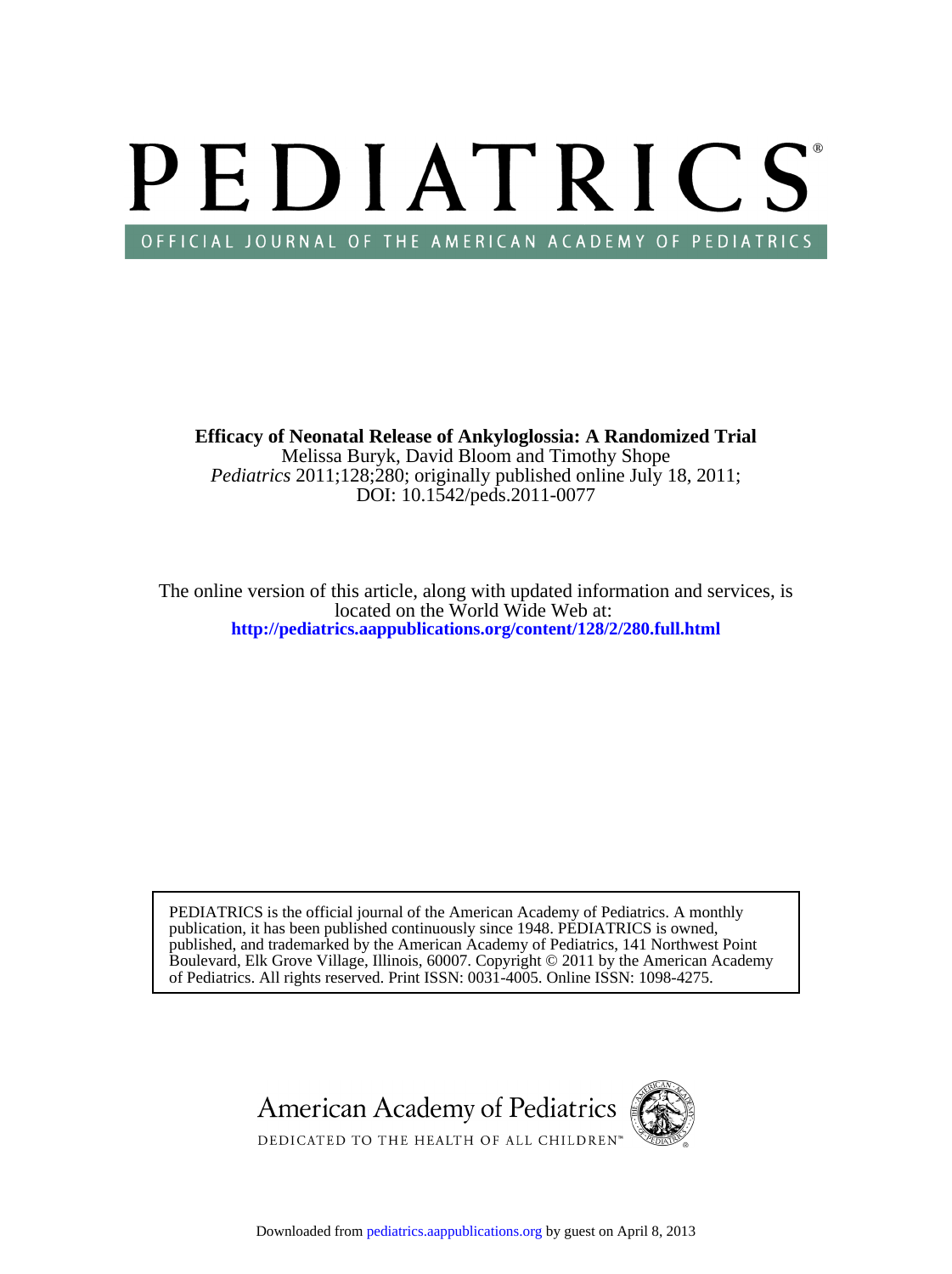# Efficacy of Neonatal Release of Ankyloglossia: A Randomized Trial

**WHAT'S KNOWN ON THIS SUBJECT:** Ankyloglossia affects 1.7% to 4.8% of all infants. There is evidence that poor latch and maternal nipple pain are more common in infants with ankyloglossia. Some studies have shown that frenotomy benefits these infants; however, significant controversy regarding frenotomy still exists.

**WHAT THIS STUDY ADDS:** When frenotomy is performed for clinically significant ankyloglossia, there is a clear and immediate improvement in reported maternal nipple pain and infant breastfeeding scores. This study also provides compelling evidence to seek frenotomy when indicated.

# abstract

**BACKGROUND:** Ankyloglossia has been associated with a variety of infant-feeding problems. Frenotomy commonly is performed for relief of ankyloglossia, but there has been a lack of convincing data to support this practice.

**OBJECTIVES:** Our primary objective was to determine whether frenotomy for infants with ankyloglossia improved maternal nipple pain and ability to breastfeed. A secondary objective was to determine whether frenotomy improved the length of breastfeeding.

**METHODS:** Over a 12-month period, neonates who had difficulty breastfeeding and significant ankyloglossia were enrolled in this randomized, single-blinded, controlled trial and assigned to either a frenotomy (30 infants) or a sham procedure (28 infants). Breastfeeding was assessed by a preintervention and postintervention nipple-pain scale and the Infant Breastfeeding Assessment Tool. The same tools were used at the 2-week follow-up and regularly scheduled follow-ups over a 1-year period. The infants in the sham group were given a frenotomy before or at the 2-week follow-up if it was desired.

**RESULTS:** Both groups demonstrated statistically significantly decreased pain scores after the intervention. The frenotomy group improved significantly more than the sham group  $(P < .001)$ . Breastfeeding scores significantly improved in the frenotomy group ( $P = .029$ ) without a significant change in the control group. All but 1 parent in the sham group elected to have the procedure performed when their infant reached 2 weeks of age, which prevented additional comparisons between the 2 groups.

**CONCLUSIONS:** We demonstrated immediate improvement in nipplepain and breastfeeding scores, despite a placebo effect on nipple pain. This should provide convincing evidence for those seeking a frenotomy for infants with signficant ankyloglossia. *Pediatrics* 2011;128:280–288

**AUTHORS:** Melissa Buryk, MD, David Bloom, MD, and Timothy Shope, MD, MPH

*Naval Medical Center Portsmouth, Portsmouth, Virginia*

#### **KEY WORDS**

**FREE** 

ankyloglossia, frenotomy, breastfeeding, Hazelbaker, tongue-tie

#### **ABBREVIATIONS**

NMCP—Naval Medical Center Portsmouth HATLFF—Hazelbaker Assessment Tool for Lingual Frenulum Function ENT—ear, nose, and throat

SF-MPQ—Short-Form McGill Pain Questionnaire IBFAT—Infant Breastfeeding Assessment Tool

Dr Buryk contributed to the study design, data analysis, and drafting of the manuscript; Dr Bloom contributed to the study design and data collection and also performed the frenotomies; and Dr Shope contributed to the study design, data analysis, and drafting of the manuscript.

The views expressed in this article are those of the authors and do not necessarily reflect the official policy or position of the Department of the Navy, Department of Defense, or the US Government.

This trial has been registered at www.clinicaltrials.gov (identifier NCT00967915).

Dr Buryk is a military service member; this work was prepared as part of her official duties. Title 17 U.S.C. 105 provides that "Copyright protection under this title is not available for any work of the United States Government." Title 17 U.S.C. 101 defines a US Government work as a work prepared by a military service member or employee of the US Government as part of that person's official duties.

Research data were derived from an approved Naval Medical Center Portsmouth institutional review board protocol.

www.pediatrics.org/cgi/doi/10.1542/peds.2011-0077

doi:10.1542/peds.2011-0077

Accepted for publication Apr 5, 2011

Address correspondence to Melissa Buryk, MD, Naval Medical Center Portsmouth, 620 John Paul Jones Cir, Portsmouth, VA 23708. E-mail: melissa.buryk@gmail.com

PEDIATRICS (ISSN Numbers: Print, 0031-4005; Online, 1098-4275).

Copyright © 2011 by the American Academy of Pediatrics

**FINANCIAL DISCLOSURE:** *The authors have indicated they have no personal financial relationships relevant to this article to disclose.*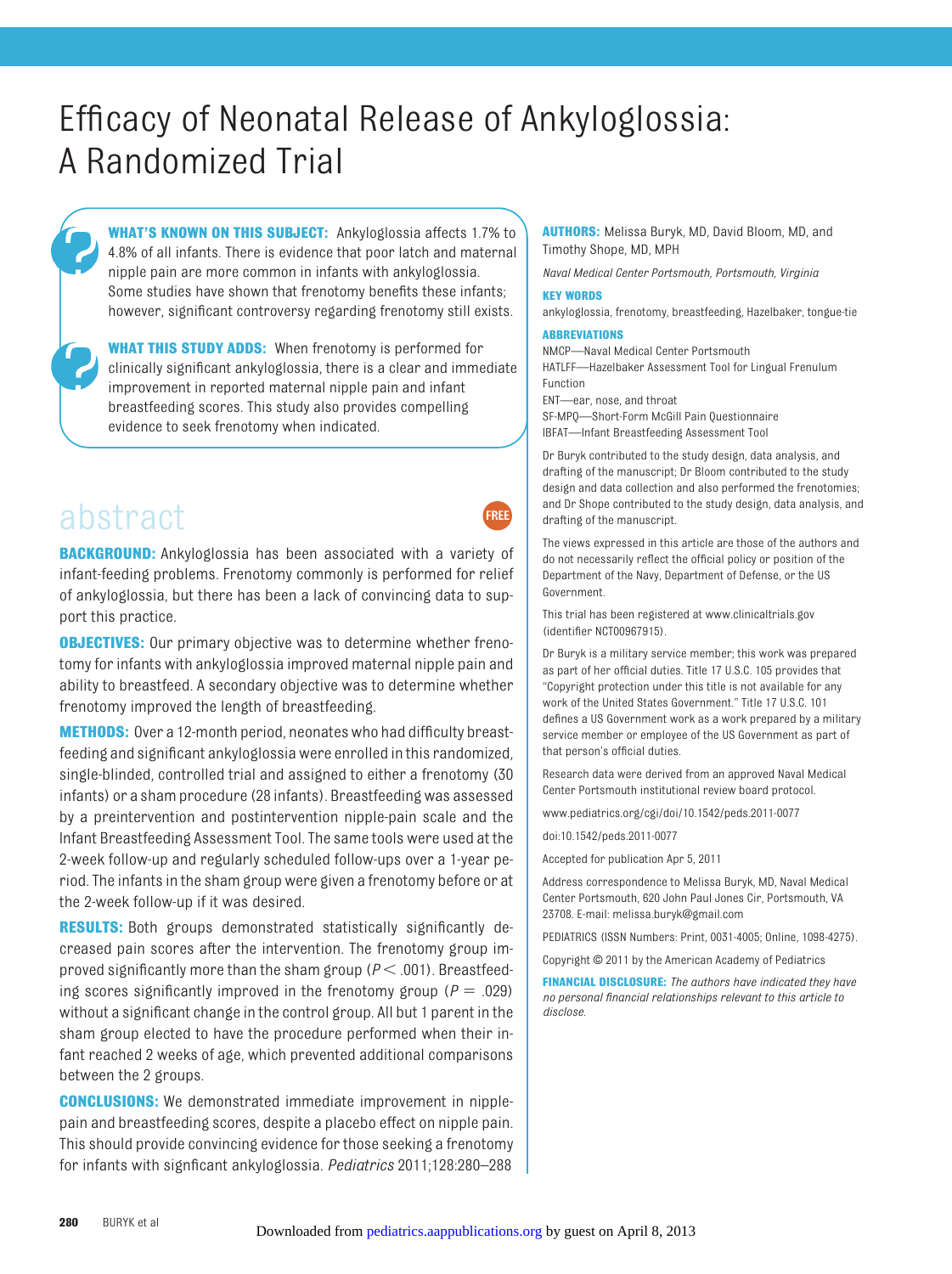Ankyloglossia, or tongue-tie, is an anatomic variation in which the lingual frenulum is unusually thick, tight, or short. Reported incidence of this condition among newborns in contemporary well-infant nurseries varies from 1.7% to 4.8% with a male-to-female ratio of  $\sim$ 3 to 1.<sup>1[,2](#page-7-1)</sup> Although many infants with ankyloglossia breastfeed without  $difficultv.$  previous studies<sup>3,[4](#page-7-3)</sup> have shown that the duration of breastfeeding is shorter in infants with tongue-tie compared with those with normal lingual frenula. It has been well established that breastfeeding promotes and maintains optimal infant health and reduces many childhood illnesses. Furthermore, the American Academy of Pediatrics recommends continuation of breastfeeding throughout the first year of life.<sup>5</sup> However, controversy exists in the medical community as to the significance of ankyloglossia[.6](#page-7-5) In addition to difficulty in feeding, studies have evaluated the association of ankyloglossia with speech articulation disorders, poor oral hygiene, and various social issues.<sup>7</sup>

The otolaryngology department at the Naval Medical Center Portsmouth is regularly consulted to perform frenotomy, or release of tongue-tie, on newborns with ankyloglossia who have feeding difficulties or whose mothers have nipple pain during breastfeeding. To develop an evidence-based approach to this problem, we reviewed the literature on the topic. Although most studies found beneficial effects of frenotomy for neonatal ankyloglossia, many lacked reliable and validated tools for defining ankyloglossia or for measuring maternal nipple pain and the adequacy of breastfeeding[.8,](#page-7-7)[9](#page-7-8) In addition, some did not use blinding or a control group[.10](#page-7-9) Although the results of these initial studies were promising, the methodologic concerns were significant and controversy still exists, according to some authors[.11](#page-7-10)[,12](#page-7-11) It is possible that the encouraging results are explained by a significant placebo affect or expected increases in breastfeeding coordination of the infant and mother as both gain more experience. The majority of authors agree that frenotomy in the newborn is a low-risk procedure when performed by trained professionals[.8](#page-7-7)[–10](#page-7-9)[,13](#page-7-12)[–15](#page-7-13)

Our goal was to design a study that would adequately answer the question of whether frenotomy was efficacious for neonatal ankyloglossia. Our primary objective was to determine whether frenotomy for infants with ankyloglossia improved maternal nipple pain and the ability to breastfeed. A secondary objective was to determine whether frenotomy improved the length of breastfeeding. We hypothesized that frenotomy would decrease maternal nipple pain, improve breastfeeding scores, and lead to a longer length of breastfeeding.

#### **PATIENTS AND METHODS**

#### **Study Design and Setting**

The study was a single-blinded, randomized controlled clinical trial of frenotomy for neonatal ankyloglossia. It was conducted at the Naval Medical Center Portsmouth (NMCP) newborn nursery, newborn care clinic, and otolaryngology clinic. The NMCP is a regional military medical center with  $\sim$ 350 newborn deliveries per month. Infants sent home before 48 hours of life are followed-up in the NMCP newborn care clinic within 24 to 48 hours. Infants who stay beyond 48 hours of birth, but who are breastfeeding, are followed-up at 1 week of age in the NMCP newborn care clinic. The study was approved by the institutional review board at the NMCP.

### **Recruitment and Consent**

Newborns in the mother-infant ward and the newborn care clinic at NMCP were referred for possible participation in the following manner. Mothers who were noted to have nipple pain or difficulty breastfeeding were referred to certified lactation consultants. Lactation consultants routinely examined the infants' mouths as part of their assessment. Infants were enrolled if the lactation consultants detected significant ankyloglossia, according to the Hazelbaker Assessment Tool for Lingual Frenulum Function (HATLFF) (described below). Therefore, inclusion criteria were maternal report of nipple pain or difficulty breastfeeding combined with significant ankyloglossia, as judged by the HATLFF. Eligible parents or guardians of all participants provided written informed consent before inclusion. After enrollment, baseline maternal nipple-pain and breastfeeding scores were obtained (described below). Exclusion criteria included being older than 30 days; craniofacial anomalies, including cleft lip or palate; neurologically compromised infants; or any other contraindications to maternal breastfeeding. No patients met exclusion criteria.

#### **Measures**

#### *HATLFF Measure for Ankyloglossia*

Examiners graded ankyloglossia using the HATLFF, which comprises 2 measures: 5 appearance items (tongue appearance, frenulum elasticity, length of frenulum when tongue lifted, attachment of lingual frenulum to tongue, and attachment of frenulum to alveolar ridge) and 7 function items (tongue lateralization, lift, extension, spread, cupping, peristalsis, and snapback). These are scored 0 to 2 for a total of 10 possible points for appearance and 14 possible points for function (see Appendix 1). Face and content validity were established by Hazelbaker in 1993[.16](#page-7-14) More recently, good interrater reliability was established for the appearance items and the first 3 function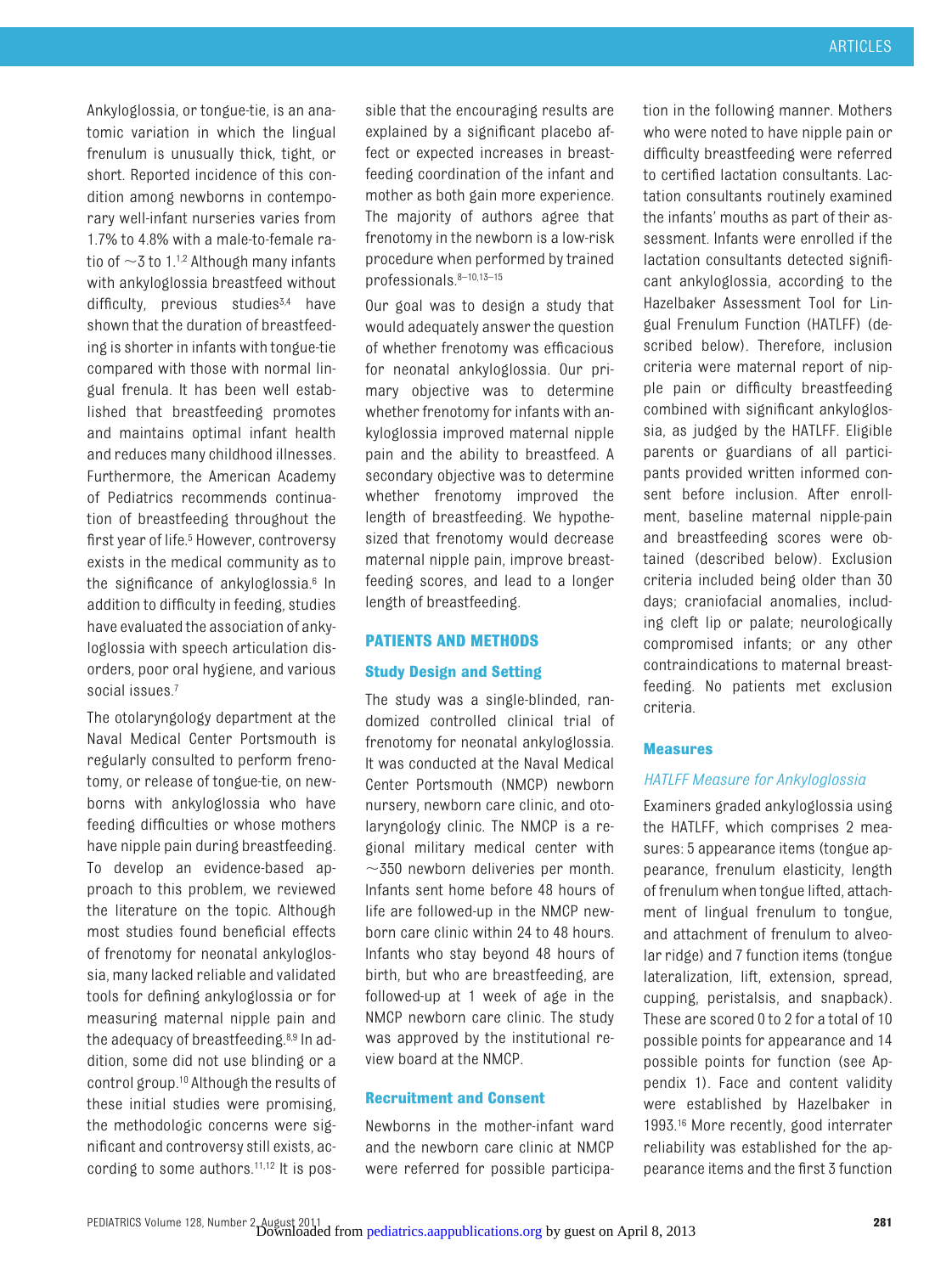items, although the last 4 items did not have good reliability. The HATLFF has excellent reliability for determining the recommendation for a frenotomy, defined as function score higher than 11 with failing lactation management or an appearance score lower than 8[.17](#page-7-15) Infants with these score thresholds were defined as having significant ankyloglossia. These were the thresholds we used in this study[.16,](#page-7-14)[17](#page-7-15) Lactation consultants and ear, nose, and throat (ENT) surgeons were trained in the use of the HATLFF before the study initiation to increase the interrater reliability.

# *Maternal Nipple Pain*

Mothers rated their nipple pain using the Short-Form McGill Pain Questionnaire (SF-MPQ)[.18](#page-7-16) The SF-MPQ is an abbreviated version of the McGill Pain Questionnaire, 1 of the most widely used tests for pain[.19](#page-7-17) The SF-MPQ takes  $\sim$ 2 to 5 minutes to administer and has 3 sections. The first section consists of a set of 15 words describing sensory and affective aspects of pain, graded on a 0- to 4-point scale. The second section consists of a visual analog scale, and the third section is a 0- to 5-point list of descriptors comprising the present pain intensity measure. These measures are combined for a total possible score of 50, indicating the most severe pain (see Appendix 2). The SF-MPQ combines the use of the visual analog scale and present pain intensity, which are valid and reliable measures of pain intensity, with sensory and affective measures of pain. It has been translated into multiple languages, used in a wide variety of medical conditions, and extensively tested for validity, reliability, and responsiveness to clinically meaning-ful change.<sup>18,[20](#page-7-18)</sup>

# *Infant Breastfeeding Assessment Tool*

The Infant Breastfeeding Assessment Tool (IBFAT) is completed by the

mother and has 4 ordinal response categories scored 0 to 3[.21](#page-7-19) The maximum score is 15 (see Appendix 3). The IBFAT has excellent interrater reliability[.21](#page-7-19) It seems to be a valid tool also. Higher IBFAT scores over time have been correlated with improved breastfeeding competence, fewer breastfeeding problems, and higher maternal satisfaction with breastfeeding[.22](#page-7-20) In addition, higher IBFAT scores at a single feeding are strongly statistically associated with higher measured milk volumes and intake rates[.23](#page-7-21) There is some controversy over whether any existing breastfeeding evaluation tools are reliable or valid.<sup>24</sup> However, 1 study<sup>25</sup> that failed to show acceptable reliability and validity of the IBFAT used observers of a videotaped feeding, rather than the mothers, to score the IBFAT, which is contrary to its original intent.

# **Intervention**

After consent and enrollment, subjects were randomly assigned to the frenotomy or sham group using a computerized random-number generator of blocks of 4 created by a statistician and implemented by a research assistant. The parents were blinded to the group in which their infant was enrolled. Subjects were either directly taken to the ENT clinic or scheduled to return at a specific appointment time within 1 to 2 weeks. The time of the intervention was based on the availability of the otolaryngologist and not on the treatment group.

In the ENT clinic, surgical consents were obtained for both sham and frenotomy groups, and a repeat HATLFF assessment was performed by the surgeon. The ENT surgeon's HATLFF score was then used for data analysis. There was 100% agreement between the initial lactation consultant and the ENT surgeon with regard to significant ankyloglossia, with only minor variations in scores. The ENT surgeon performed the assessment before the patient's treatment group was revealed. The frenotomy or sham procedure was performed immediately before the next scheduled breastfeeding. At that time, the infant was taken to a procedure room while the mother remained in the waiting room. The infants in the frenotomy group had the procedure performed, whereas those in the sham group remained in the treatment room for the same length of time the procedure would require (5 minutes).

The experimental procedure was frenotomy. The tongue was elevated and the frenulum exposed with a grooved director. The frenulum tissue was then crushed with a straight clamp to provide anesthesia and decrease bleeding, and the exposed and previously clamped tongue frenulum was incised with a straight scissor. On occassion, direct pressure with the fingertips needed to be applied to achieve hemostasis. The infant usually cried for less than 10 seconds during the procedure.

After the procedure or sham, the patient was returned to the mother and immediately breastfed. The mother was instructed not to look in child's mouth until the breastfeeding and subsequent scoring was complete to protect the blinding of subject group. After breastfeeding, the SF-MPQ and IBFAT assessments were again performed. After the repeat scoring, mothers were informed of their infants' study group. Study subjects were followed-up 2 weeks later in the ENT clinic where the HATLFF, SF-MPQ, and IBFAT tools were again used. Patients who were randomly assigned to the sham group were offered the frenotomy before the 2-week follow-up if they had continued feeding difficulties, as required by our institutional review board and in accordance with the protection of human subjects.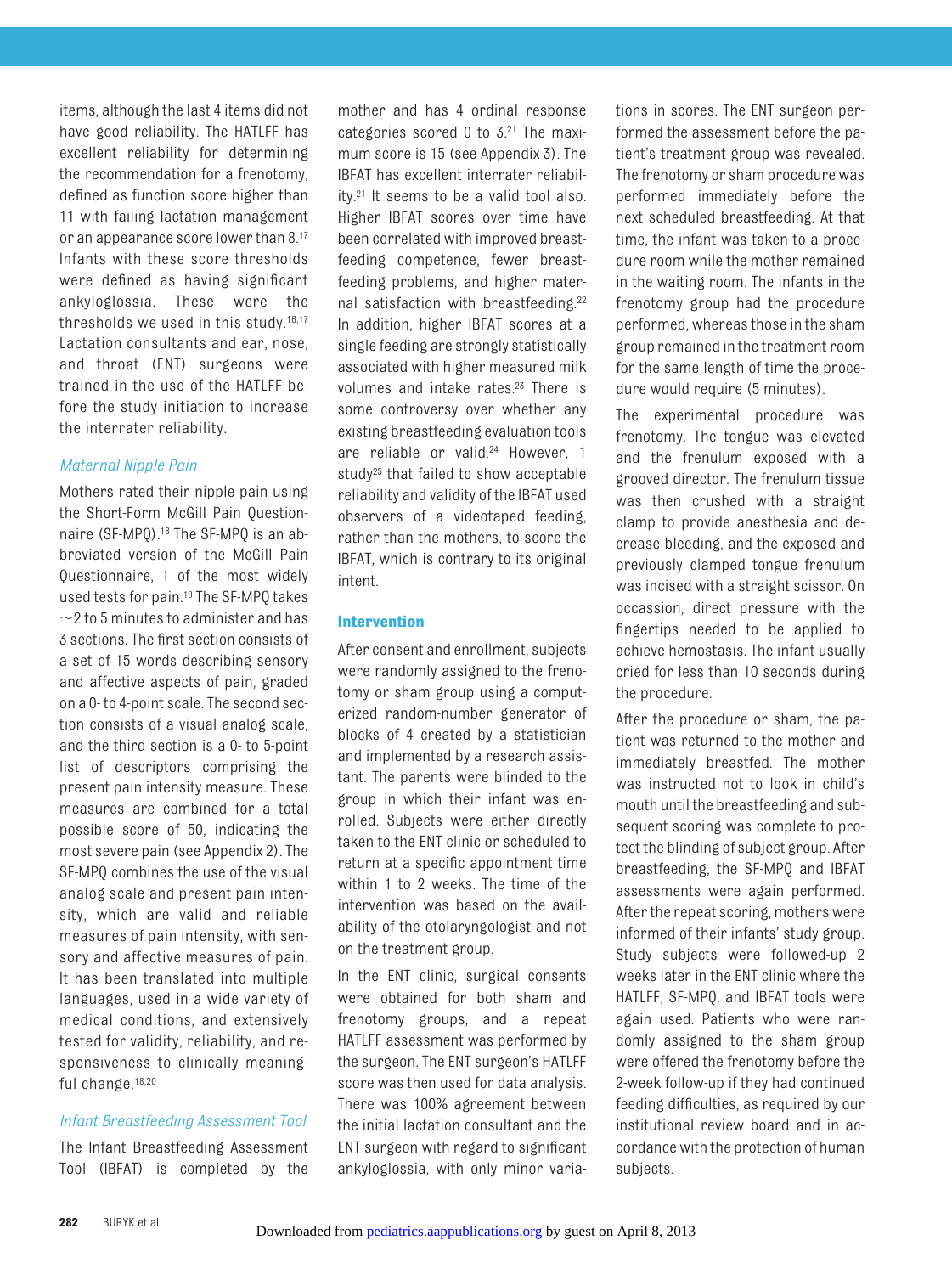#### **Statistical Analysis**

The sample size was based on the pain outcome. We assumed an effect SD of 1.5 and an effect size of 0.41, with *P* .05 and a power of 80%. Using the Geisser-Greenhouse corrected F test on PASS 2000 software (NCSS, Kaysville, Utah), we determined that 50 subjects would be needed. Accounting for attrition, we sought to enroll 60 subjects. Categorical data were analyzed by using  $\chi^2$  analysis. The SF-MPQ and IBFAT scores were analyzed by using repeated-measures analysis of variance. Computed *t* tests were performed for analysis of baseline demographic data. For all tests,  $P < .05$  was considered statistically significant. SPSS software (SPSS, Chicago, IL) was used for data analysis.

#### **RESULTS**

Fifty-eight of 3025 normal newborns (1.9%) met enrollment criteria and were enrolled over a 12-month period from December 2007 to December 2008. Of the infants enrolled, 28 were assigned to sham and 30 to frenotomy. No study subjects who met inclusion criteria refused participation nor did they meet any exclusion criteria. Follow-up continued through December 2009. The mean age of patients at enrollment was 6 days (SD: 6.9 [range 1–35 days]). After random assignment, there were no statistically significant differences in age at time of procedure, SF-MPQ, IBFAT, and HATLFF appearance and function scores (Table [1\)](#page-4-0) at baseline. Both the frenotomy and sham groups demonstrated statistically significant decreases in SF-MPQ scores after the intervention. However, the frenotomy group improved significantly more than the sham group ( $P < .001$ ) [\(Fig 1\)](#page-5-0). SF-MPQ scores reduced from 16.77 (SD: 1.88) to 4.9 (SD: 1.46) and 19.25 (SD: 1.9) to 13.5 (SD: 1.5) in the frenotomy and sham groups before to immediately after the procedure, re<span id="page-4-0"></span>**TABLE 1** Baseline Demographic Data and Outcome Measure Scores

|                             | $\eta$ | Mean | SD        | SE    | $\overline{P}$ |  |
|-----------------------------|--------|------|-----------|-------|----------------|--|
| Age, d                      |        |      |           |       |                |  |
| Sham                        | 28     | 6.0  | 7.0       | 1.3   | .91            |  |
| Frenotomy                   | 30     | 6.2  | 6.9       | 1.2   |                |  |
| SF-MPQ score                |        |      |           |       |                |  |
| Sham                        | 28     | 19.2 | 9.9       | 1.9   | .36            |  |
| Frenotomy                   | 30     | 16.8 | 10.6      | 1.9   |                |  |
| <b>IBFAT</b> score          | 28     | 8.5  | 3.8       | 0.7   | .44            |  |
| Sham                        |        |      |           |       |                |  |
| Frenotomy                   | 30     | 9.3  | 3.7       | 0.7   |                |  |
| Hazelbaker appearance score | 28     | 5.7  | 2.2       | 0.4   | .63            |  |
| Sham                        |        |      |           |       |                |  |
| Frenotomy                   | 30     | 6.0  | 1.6       | 0.3   |                |  |
| Hazelbaker function score   | 28     | 8.4  | 2.0       | 0.3   | .08            |  |
| Sham                        |        |      |           |       |                |  |
| Frenotomy                   | 30     | 9.4  | 2.6       | 0.5   |                |  |
|                             |        | Sham | Frenotomy | Total |                |  |
| Gender                      |        |      |           |       |                |  |
| Girls                       |        | 9    | 11        | 20    |                |  |
| Boys                        |        | 19   | 19        | 38    |                |  |
| Total                       |        | 28   | 30        | 58    |                |  |

spectively, yielding an effect size of 0.38. In addition, IBFAT scores statistically significantly improved in the frenotomy group compared with the sham group  $(P = .029)$  [\(Fig 2\)](#page-5-1). IBFAT scores improved from 9.3 (SD: 0.69) to 11.6 (SD: 0.81) in the frenotomy group and were virtually unchanged in the sham group (8.48 [SD: 0.73] to 8.07 [SD: 0.86]) from before to immediately after the procedure, yielding an effect size of 0.31.

Data were analyzed on the basis of intention to treat; however, all but 1 parent in the sham group elected to have the frenotomy at or before the time of the 2-week follow-up. There were no statistically significant differences between treatment groups for SF-MPQ scores after 2 weeks and IBFAT after the postintervention measurement. In addition, there was no difference between groups in the length of breastfeeding  $(P = .43)$ . Overall breastfeeding rates at 2, 6, and 12 months of age were 66% (36 of 58), 44% (23 of 58), and 28% (14 of 58), respectively. There were 1, 6, and 14 total patients lost to follow-up, respectively. Subject attrition did not significantly differ by treatment group. The mothers continued to

report decreased SF-MPQ as well as improved IBFAT scores, compared with initial scores throughout the follow-up period. However, after 2 months of age, there were no significant changes in either IBFAT or SF-MPQ scores [\(Figs 1 and](#page-5-1) [2\)](#page-5-1). There were no complications from the procedure in any of the infants.

#### **DISCUSSION**

The American Academy of Pediatrics recommends that infants breastfeed for the first year of life.<sup>26</sup> This recommendation is based on the evidence for decreased rates of infection, diabetes, obesity, and other medical conditions and on enhanced cognitive development in breastfed infants. Maternal nipple pain and poor infant latch are common reasons for early discontinuation of breastfeeding[.2](#page-7-1) There is evidence that ankyloglossia causes both poor latch and nipple pain compared with infants without ankyloglossia.<sup>2,[6](#page-7-5)[,10](#page-7-9)</sup> Studies of frenotomy to relieve neonatal ankyloglossia have consistently shown a benefit[.8](#page-7-7)-10,[13,](#page-7-12)[17](#page-7-15)[,27](#page-7-25) However, many opinion articles continue to dis-pute the utility of this procedure.<sup>11,[28](#page-7-26)</sup>

Some of the controversy is caused by the significant methodologic problems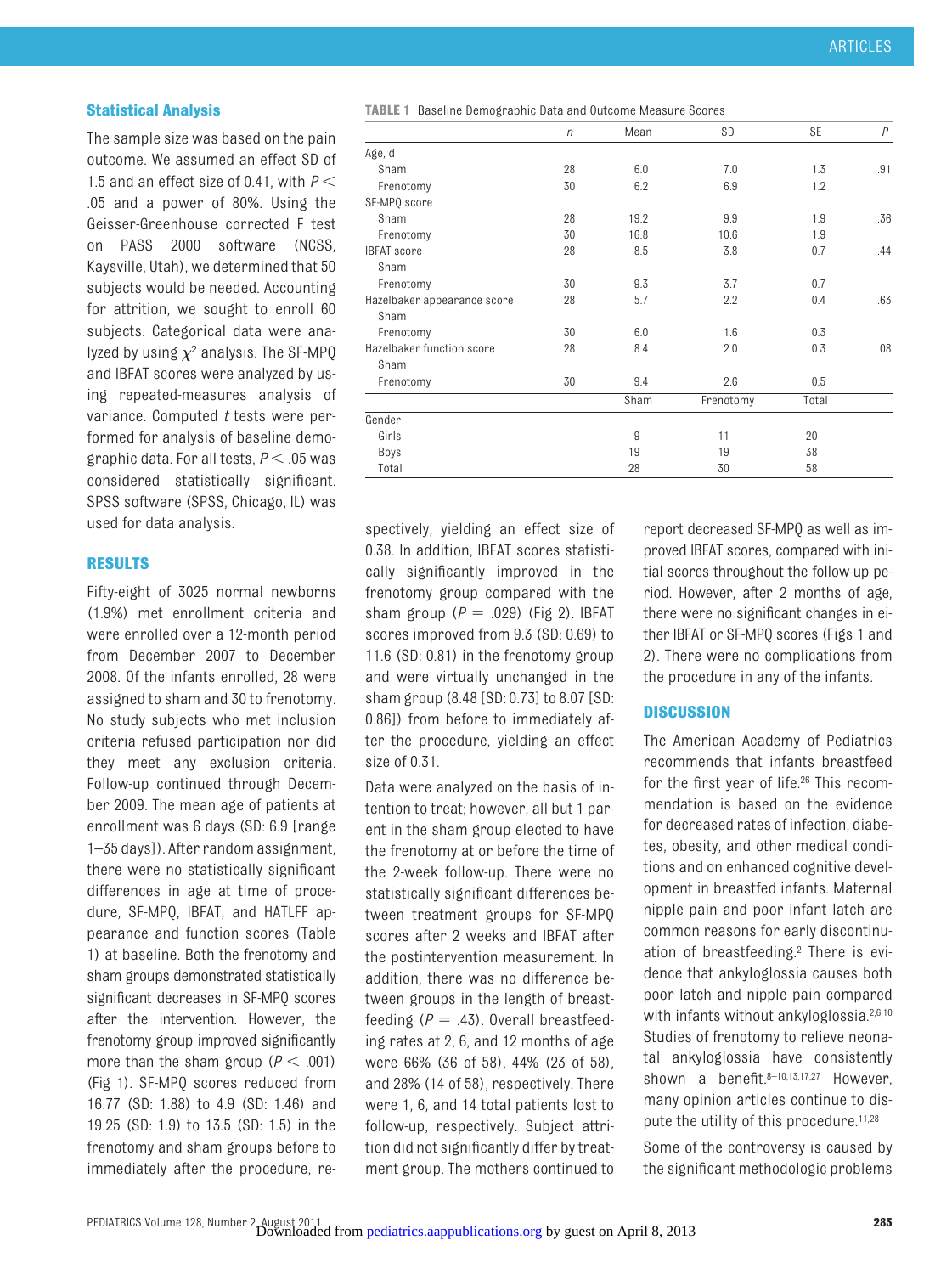

<span id="page-5-0"></span>**FIGURE 1**

SF-MPQ scores before and after the frenotomy versus sham procedure.



## <span id="page-5-1"></span>**FIGURE 2**

IBFAT scores before and after the frenotomy and sham procedure.

of previous studies[.14](#page-7-27) Several case serie[s9](#page-7-8)[,10](#page-7-9)[,17](#page-7-15)[,27](#page-7-25) showed the benefit of frenotomy, but the lack of a control group

allowed for the possibility that significant biases or the placebo effect could have explained the apparent benefit. To our knowledge, there have been 2 randomized trials<sup>8[,13](#page-7-12)</sup> to date that also address this problem, and each found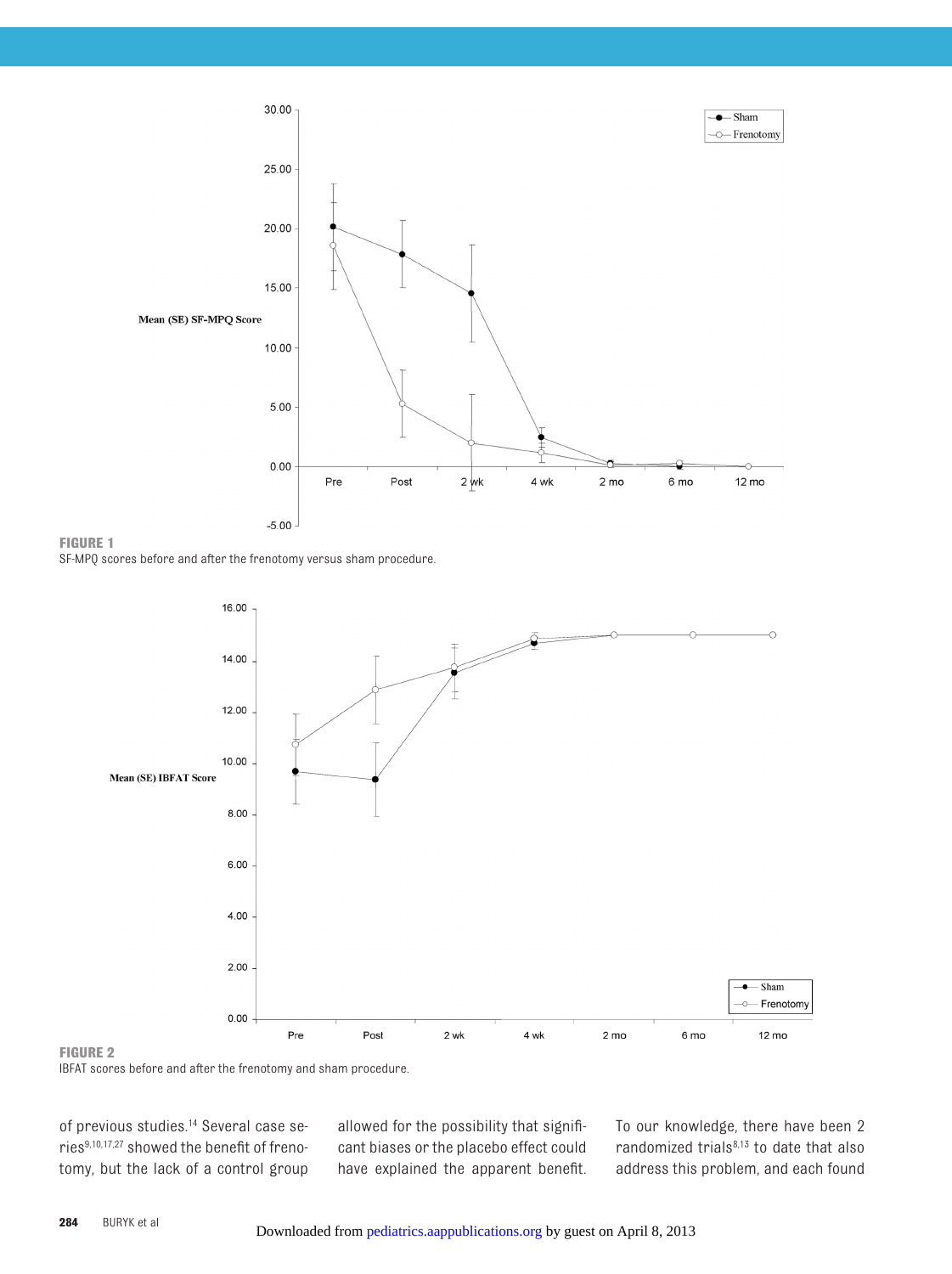frenotomy to be beneficial for breastfeeding infants with ankyloglossia. Only 1 of these studies<sup>13</sup> blinded the parents to the treatment group. However, neither study used validated and reliable tools for grading ankyloglossia or the postfrenotomy outcome measures. Grading ankyloglossia is important because  $\sim$  50% of breastfeeding infants with ankyloglossia will have no problem breastfeeding[.14](#page-7-27)

In this study, we attempted to address these previous methodologic concerns. We used a randomized controlled, blinded design; only enrolled infants with breastfeeding problems; and used validated and reliable tools for grading ankyloglossia and measuring pain and maternal report of breastfeeding adequacy. Using this methodology, we detected a significant placebo effect but also an additive statistically significant treatment effect of immediate improvements in nipple pain and maternal report of breastfeeding adequacy.

The incidence of ankyloglossia in this study was only 1.9%, which is lower than the 3.2% to 10.7% reported in the literature[.2,](#page-7-1)[8](#page-7-7)[,10](#page-7-9) We think the lower incidence is because we did not evaluate all infants with ankyloglossia but rather only those who met our entry criteria. We acknowledge the last 4 HATLFF function items did not have good interrater reliability in 1 study[.17](#page-7-15) However, our conclusions remained the same regardless of whether these items were included in the analysis. All patients with impairment of function (function score  $\leq$  11) had appearance scores lower than 10. In Hazelbaker's original study,<sup>16</sup> an appearance score of 8 to 10 indicated a need to consider frenotomy. Therefore, in infants who already have been identified as having difficulty breastfeeding, we think the appearance scores lower than 10 could be used alone to determine whether infants are candidates for frenotomy. Despite the possible concerns with the function items, the HATLFF demonstrated 100% agreement between the lactation consultants and ENT surgeons on the most important issue, which was the decision to perform a frenotomy.

The mean age at time of frenotomy was 6.7 days. These infants, therefore, had time to establish breastfeeding patterns and time for mothers to demonstrate persistent problems with feeding despite lactation interventions. There may be a benefit to allowing a small amount oftimeto establish breastfeeding before frenotomy because some infants with ankyloglossia will not have breastfeeding problems. We did not evaluate the optimal timing of frenotomy but would suggest that it occur sometime between 2 and 6 days after birth.

We were unable to fully address whether frenotomy increased the length of breastfeeding because the crossover of all but 1 of the sham subjects to the frenotomy group eliminated our control group. Our longitudinal data [\(Figs 1 and 2\)](#page-5-1) demonstrated that by the 2-month follow-up the mothers had virtually no pain and high IBFAT scores. Our study subjects' breastfeeding rates of 44% and 28% at 6 and 12 months of age, respectively, compare favorably to the national average of 43 and 23%, respectively (Centers for Disease Control and Prevention National Immunization Survey 2006 [www.cdc.gov/breastfeeding/ data/nis\_data]), despite the loss of nearly one-quarter of our subjects to follow-up by 12 months of age. There is likely to be a selection bias in our study of mothers who were highly motivated to breastfeed because they consented to a surgical procedure for their infants to continue breastfeeding. However, this same bias would be present at any institution that routinely offers frenotomy for ankyloglossia.

Although this study addressed many previous limitations of this area of re-

search, our study had its own limitations. We could not adequately address long-term outcomes of frenotomy because of the significant crossover of sham subjects. It is interesting to note that 1 other randomized trial had the same issue.<sup>8</sup> We do not feel that there is any way to ethically address this issue in a randomized trial. With the preponderance of evidence showing a benefit of frenotomy, withholding the procedure from breastfeeding infants with ankyloglossia and potentially causing them to discontinue breastfeeding would be more harmful than performing a simple frenotomy. Furthermore, we were unable to keep mothers blinded after the first postprocedure feeding, but, again, we feel that this is unavoidable and do not foresee a way to prevent mothers from looking in their infants' mouths.

## **CONCLUSIONS**

When frenotomy is performed for clinically significant ankyloglossia, there is a clear and immediate improvement in reported maternal nipple pain and infant breastfeeding scores. We addressed previous methodological concerns and believe our study, in addition to the other studies on this topic, should now provide compelling evidence for pediatricians, otolaryngologists, oral surgeons, and lactation consultants to seek frenotomy when indicated. As in previous studies, we found the procedure to be rapid, simple, and without complications. Additional studies should be done to determine the optimal timing of frenotomy and the ideal screening tool to detect significant ankyloglossia.

#### **ACKNOWLEDGMENTS**

We gratefully acknowledge Dr Thomas Rieg for assistance with statistical analysis, Jeanette Carter and Cynthia Stuckey for assistance with lactation consulting, and Michelle Spady and Marie Dillard, our research assistants.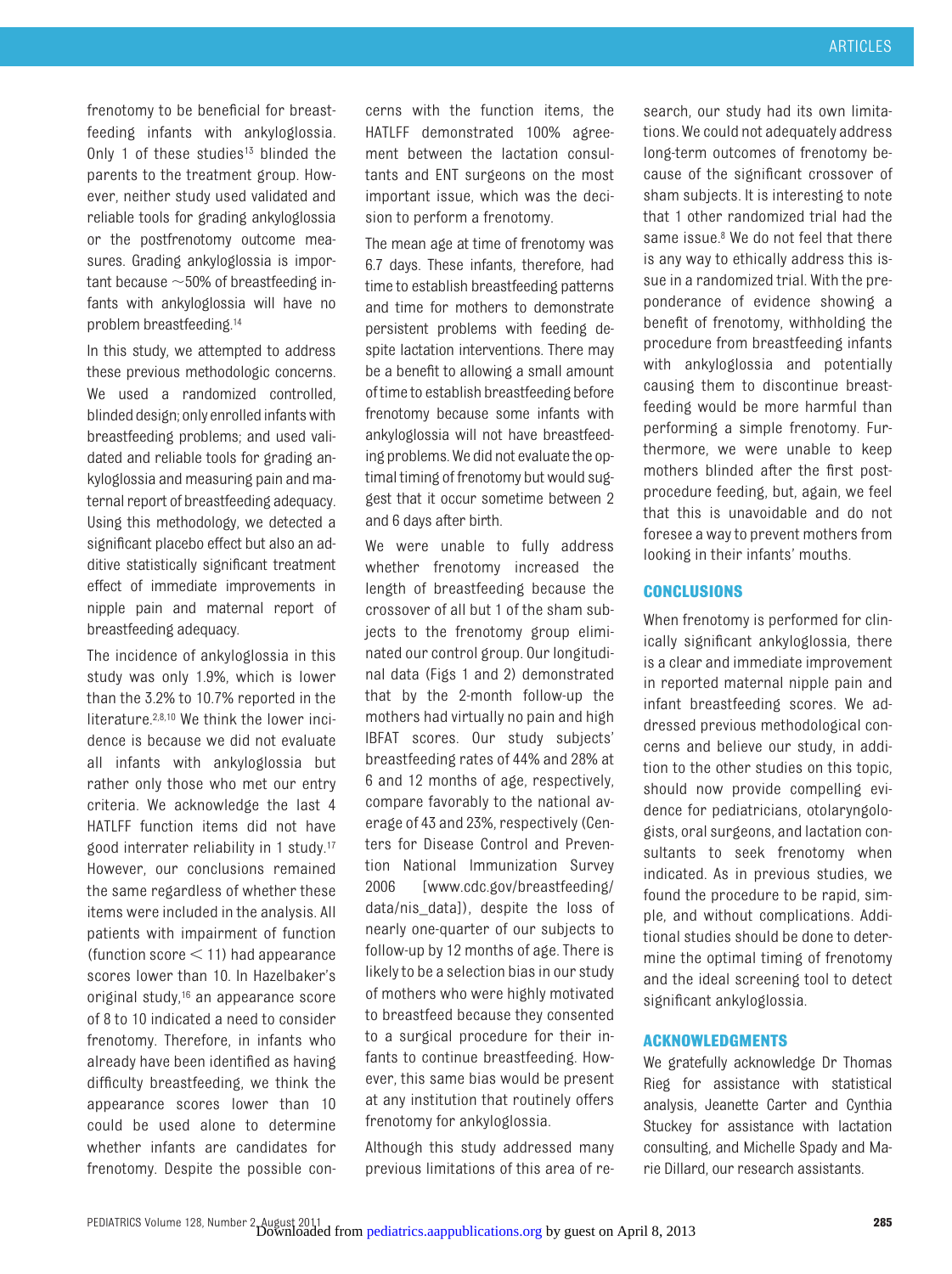#### **REFERENCES**

- <span id="page-7-0"></span>1. Lalakea ML, Messner AH. Ankyloglossia: does it matter? *Pediatr Clin North Am*. 2003; 50(2):381–397
- <span id="page-7-1"></span>2. Messner AH, Lalakea ML, Aby J, Macmahon J, Bair E. Ankyloglossia: incidence and associated feeding difficulties. *Arch Otolaryngol Head Neck Surg*. 2000;126(1):36 –39
- <span id="page-7-2"></span>3. Marmet C, Shell E, Marmet R. Neonatal frenotomy may be necessary to correct breastfeeding problems. *J Hum Lact*. 1990; 6(3):117–121
- <span id="page-7-3"></span>4. Notestine GE. The importance of the identification of ankyloglossia (short lingual frenulum) as a cause of breastfeeding problems. *J Hum Lact*. 1990;6(3):113–115
- <span id="page-7-4"></span>5. Gartner L, Morton F, Lawrence R. Breastfeeding and the use of human milk. *Pediatrics*. 2005;115(2):496 –506
- <span id="page-7-5"></span>6. Messner AH, Lalakea ML. Ankyloglossia: controversies in management. *Int J Pediatr Otorhinolaryngol*. 2000;54(2–3):123–131
- <span id="page-7-6"></span>7. Johnson P. Tongue-tie: exploding the myths. *Infant*. 2006;2(3):96 –99
- <span id="page-7-7"></span>8. Hogan M, Westcott C, Griffiths M. Randomized, controlled trial of division of tongue-tie in infants with feeding problems. *J Paediatr Child Health*. 2005;41(5– 6):246 –250
- <span id="page-7-8"></span>9. Wallace H, Clarke S. Tongue tie division in infants with breast feeding difficulties. *Int J Pediatr Otorhinolaryngol*. 2006;70(7): 1257–1261
- <span id="page-7-9"></span>10. Ballard JL, Auer CE, Khoury JC. Ankyloglossia: assessment, incidence, and effect of frenuloplasty on the breastfeeding dyad.

*Pediatrics*. 2002;110(5). Available at: [www.](www.pediatrics.org/cgi/content/full/110/5/e63) [pediatrics.org/cgi/content/full/110/5/e63](www.pediatrics.org/cgi/content/full/110/5/e63)

- <span id="page-7-10"></span>11. Obladen M. Much ado about nothing: two millenia of controversy on tongue-tie. *Neonatology*. 2010;97(2):83– 89
- <span id="page-7-11"></span>12. Suter VG, Bornstein MM. Ankyloglossia: facts and myths in diagnosis and treatment. *J Periodontol*. 2009;80(8):1204 –1219
- <span id="page-7-12"></span>13. Dollberg S, Botzer E, Grunis E, Mimouni FB. Immediate nipple pain relief after frenotomy in breast-fed infants with ankyloglossia: a randomized, prospective study. *J Pediatr Surg*. 2006;41(9):1598 –1600
- <span id="page-7-27"></span>14. Hall E, Renfrew M. Tongue tie: common problem or old wives tale? . *Arch Dis Child*. 2005;90(12):1211–1215
- <span id="page-7-13"></span>15. Ricke LA, Baker NJ, Madlon-Kay DJ, DeFor TA. Newborn tongue-tie: prevalence and effect on breast-feeding. *J Am Board Fam Pract*. 2005;18(1):1–7
- <span id="page-7-14"></span>16. Hazelbaker A. *The Assessment Tool for Lingual Frenulum Function (ATLFF): Use in a Lactation Consultant Private Practice*. Pasadena, CA: Pacific Oaks College; 1993
- <span id="page-7-15"></span>17. Amir LH, James JP, Donath SM. Reliability of the hazelbaker assessment tool for lingual frenulum function. *Int Breastfeed J*. 2006;  $1(1):3$
- <span id="page-7-16"></span>18. Melzack R. The short-form McGill Pain Questionnaire. *Pain*. 1987;30(2):191–197
- <span id="page-7-17"></span>19. Melzack R. The McGill Pain Questionnaire: major properties and scoring methods. *Pain*. 1975;1(3):277–299
- <span id="page-7-18"></span>20. Strand LI, Ljunggren AE, Bogen B, Ask T,

Johnsen TB. The Short-Form McGill Pain Questionnaire as an outcome measure: test-retest reliability and responsiveness to change. *Eur J Pain*. 2008;12(7):917–925

- <span id="page-7-19"></span>21. Matthews MK. Developing an instrument to assess infant breastfeeding behaviour in the early neonatal period. *Midwifery*. 1988;  $4(4) \cdot 154 - 165$
- <span id="page-7-20"></span>22. Schlomer JA, Kemmerer J, Twiss JJ. Evaluating the association of two breastfeeding assessment tools with breastfeeding problems and breastfeeding satisfaction. *J Hum Lact*. 1999;15(1):35–39
- <span id="page-7-21"></span>23. Furman L, Minich NM. Evaluation of breastfeeding of very low birth weight infants: can we use the infant breastfeeding assessment tool? *J Hum Lact*. 2006;22(2):175–181
- <span id="page-7-22"></span>24. Howe TH, Lin KC, Fu CP, Su CT, Hsieh CL. A review of psychometric properties of feeding assessment tools used in neonates. *J Obstet Gynecol Neonatal Nurs*. 2008;37(3): 338 –349
- <span id="page-7-23"></span>25. Riordan J. These tools may— or may not help assess high-risk mother-baby couples. *AWHONN Lifelines*. 1998;2(6):31–33
- <span id="page-7-24"></span>26. American Academy of Pediatrics. American Academy of Pediatrics statement on breastfeeding and the use of human milk. *Pediatrics*. 1997;100(6):1035–1039
- <span id="page-7-25"></span>27. Griffiths DM. Do tongue ties affect breastfeeding? *J Hum Lact*. 2004;20(4):409 – 414
- <span id="page-7-26"></span>28. Wright JE. Tongue-tie. *J Paediatr Child Health*. 1995;31(4):276 –278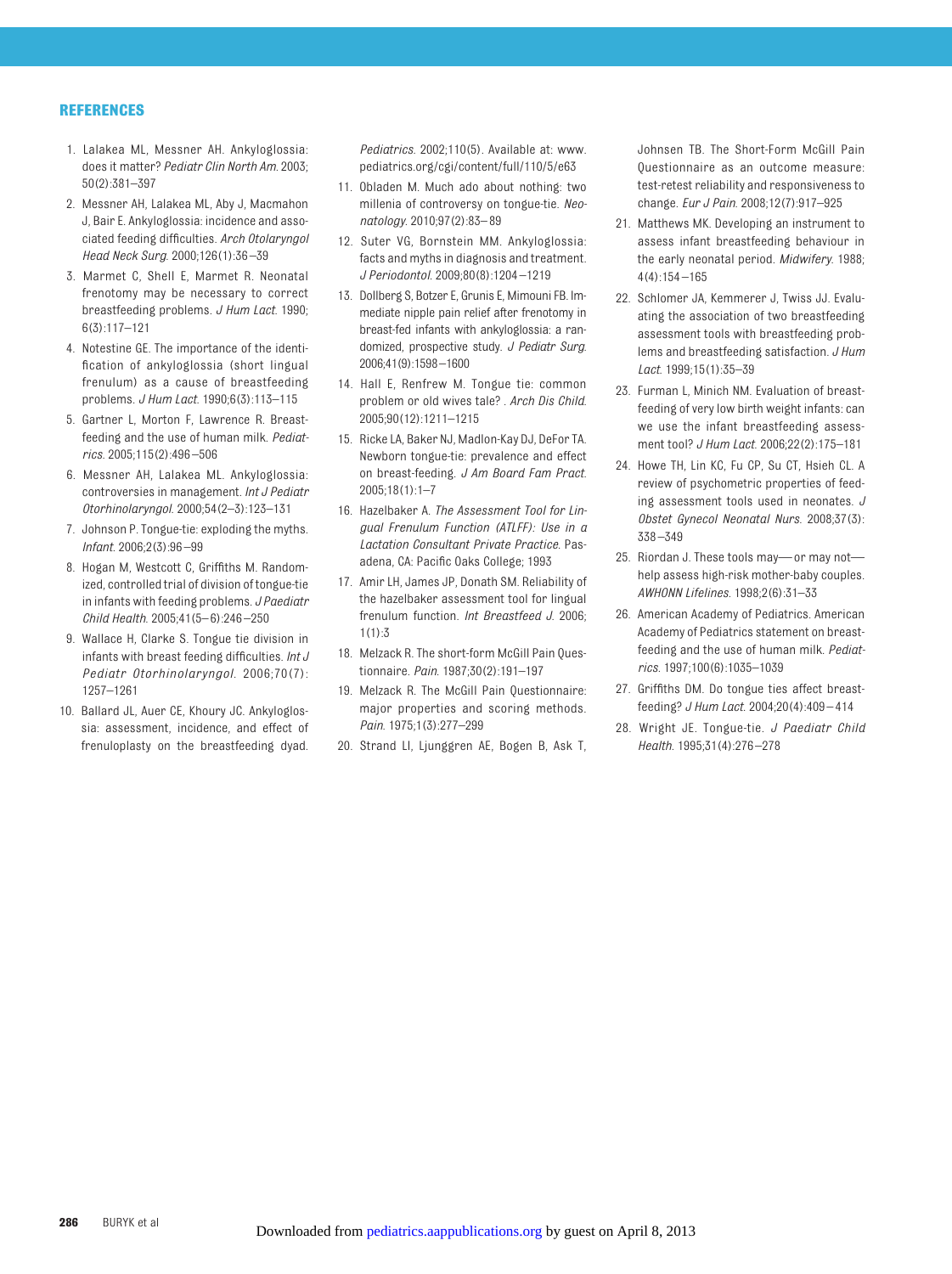**APPENDIX 1** Hazelbaker Assessment Tool for Lingual Frenulum Function (1998 Version[\)17](#page-7-15)

Appearance items Appearance of tongue when lifted 2: Round OR square 1: Slight cleft in tip apparent 0: Heart shaped Elasticity of frenulum 2: Very elastic (excellent) 1: Moderately elastic 0: Little OR no elasticity Length of lingual frenulum  $2:$   $>$ 1 cm OR embedded in tongue 1: 1 cm  $0:$  <1 cm Attachment of lingual frenulum to tongue 2: Attached to floor of mouth OR well below ridge 1: Attached just below 0: Attached at ridge Function Items Lateralization 2: Complete 1: Body of tongue but not tongue tip 0: None Lift of tongue 2: Tip to midmouth 1: Only edges to midmouth 0: Tip stays at alveolar ridge or rises to midmouth only with jaw closure Extension of tongue 2: Tip over lower lip 1: Tip over lower gum only 0: Neither of above OR anterior or midtongue humps Spread of anterior tongue 2: Complete 1: Moderate OR partial 0: Little OR none Cupping 2: Entire edge, firm cup 1: Side edges only, moderate cup 0: Poor OR no cup Peristalsis 2: Complete, anterior to posterior (originates at the tip) 1: Partial, originating posterior to tip 0: None OR reverse peristalsis Snapback 2: None 1: Periodic 0: Frequent OR with each suck A score of 14 is a perfect score (regardless of the appearance item score); a score of 11 is acceptable if appearance item

score is 10; a score of <11 refers to impaired function. Frenotomy should be considered if management fails. Frenotomy is necessary if the appearance item score is  $<$ 9.

Total score: \_\_\_.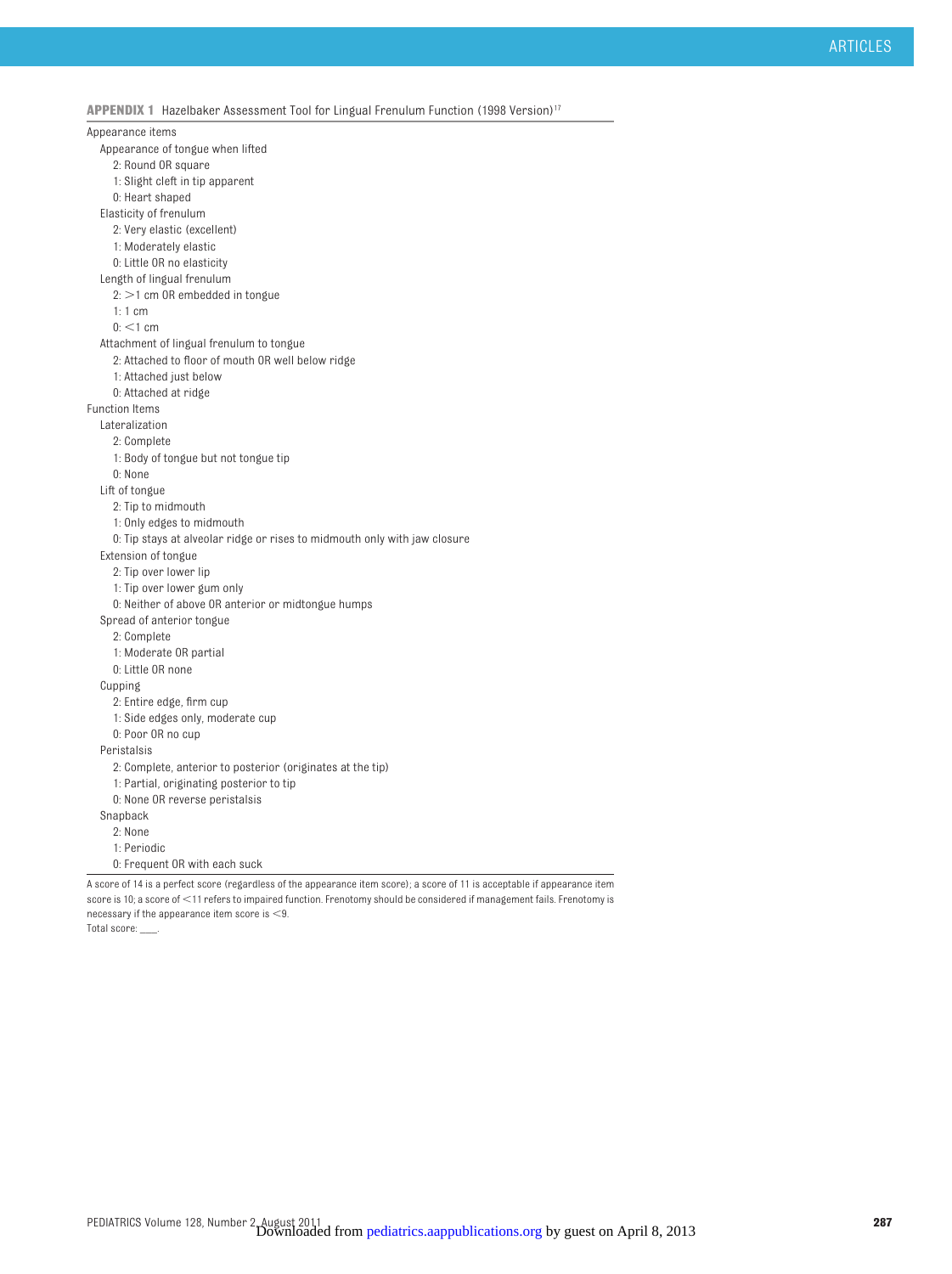#### **APPENDIX 2** R. Melzack's Short-Form Pain Questionnaire (Nipple Pain Scale)

|                                                                                                                                                              | SF-MPQ (Nipple-Pain Scale) |         |             |           |  |
|--------------------------------------------------------------------------------------------------------------------------------------------------------------|----------------------------|---------|-------------|-----------|--|
|                                                                                                                                                              | None: 0                    | Mild: 1 | Moderate: 2 | Severe: 3 |  |
| Throbbing                                                                                                                                                    |                            |         |             |           |  |
| Shooting                                                                                                                                                     |                            |         |             |           |  |
| Stabbing                                                                                                                                                     |                            |         |             |           |  |
| Sharp                                                                                                                                                        |                            |         |             |           |  |
| Cramping                                                                                                                                                     |                            |         |             |           |  |
| Gnawing                                                                                                                                                      |                            |         |             |           |  |
| Hot burning                                                                                                                                                  |                            |         |             |           |  |
| Aching                                                                                                                                                       |                            |         |             |           |  |
| Heavy                                                                                                                                                        |                            |         |             |           |  |
| Tender                                                                                                                                                       |                            |         |             |           |  |
| Splitting                                                                                                                                                    |                            |         |             |           |  |
| Tiring or exhausting                                                                                                                                         |                            |         |             |           |  |
| Sickening                                                                                                                                                    |                            |         |             |           |  |
| Fearful                                                                                                                                                      |                            |         |             |           |  |
| Punishing cruel                                                                                                                                              |                            |         |             |           |  |
| Evaluative: $0 = \text{no}$ pain: $1 = \text{mild pain: } 2 = \text{disconfartinó: } 3 = \text{dietraecino: } 4 = \text{horriblo: } 5 = \text{averuciation}$ |                            |         |             |           |  |

Evaluative:  $0 =$  no pain;  $1 =$  mild pain;  $2 =$  discomforting;  $3 =$  distressing;  $4 =$  horrible;  $5 =$  excruciating. Total score  $(0 - 50)$ : \_\_\_\_.

#### **APPENDIX 3** IBFAT Scoring System

Check the answer that best describes the baby's feeding behaviors at this feed.

- 1. To get the baby to begin this feed, did you or the nurse have to:
	- a. Just place the baby on the breast as no effort was needed
	- b. Use mild stimulation such as unbundling, patting, or burping
	- c. Unbundle baby, sit baby back and forward, rub baby's body or limbs vigorously at the beginning and during the feed
	- d. Could not be aroused
- 2. Rooting (definition: at touch of nipple to cheek, baby's head turns toward the nipple, the mouth opens, and baby attempts to fix mouth on the nipple). When the baby was placed at the breast, he/she:
	- a. Rooted effectively at once
	- b. Needed some coaxing, prompting/encouragement to root
	- c. Rooted poorly even with coaxing
	- d. Did not try to root

#### 3. How long from placing baby at the breast does he/she latch on and start to feed well (constant

- sucking through the length of the feed, with some pauses, on either/or both breasts)?
- a. Starts to feed at once, 0–3 minutes
- b. 3–10 minutes
- c. Over 10 minutes
- d. Did not latch on
- 4. Which of the following phrases best describes the baby's feeding pattern at this feed?
	- a. Baby did not suck
	- b. Sucked poorly, weak sucking, some sucking for short periods
	- c. Sucked fairly well (sucked off and on but needed some encouragement)
	- d. Sucked well on one or both breasts
- 5. How do you feel about the way the baby fed at this feeding?
	- a. Very pleased
	- b. Pleased
	- c. Fairly pleased
	- d. Not pleased

Values of 0 to 3 are assigned to responses; 3 represents the best response for each question. Total score: \_\_\_.